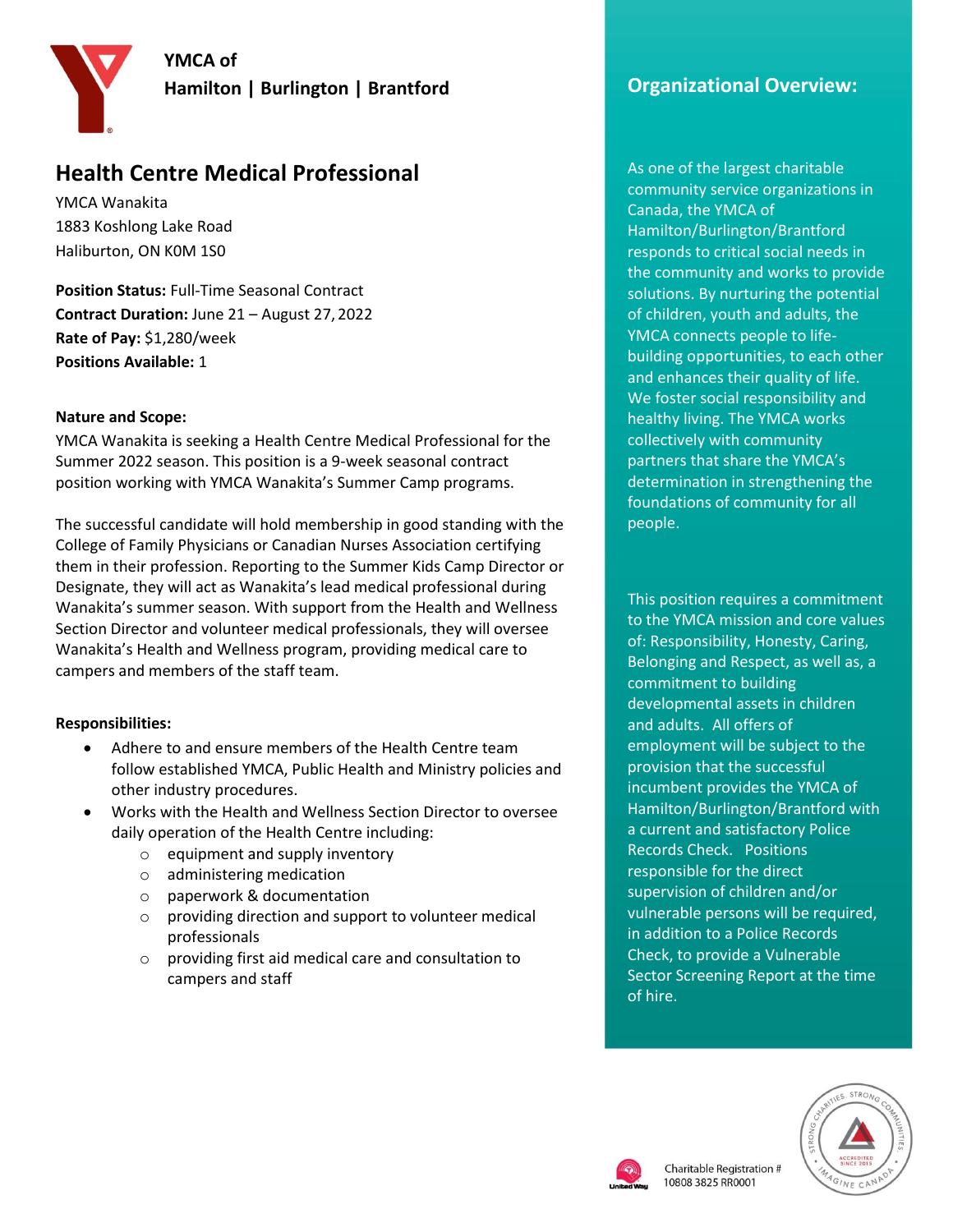**YMCA of** 

## **Hamilton | Burlington | Brantford**



#### **Responsibilities continued…**

- Triage situations to assess if a higher level of care than can be provided at Wanakita is required and arrange for follow-up with the Haliburton walk-in clinic or Haliburton Hospital
- Work collaboratively with a large staff team to achieve successful summer outcomes
- Contribute to maintaining standards of cleanliness and sanitation within the Health Centre building
- Communicates with families in person, over the phone and by email

#### **Qualifications/Experience:**

- Maintain current membership in good standing with their professional regulatory body
- Standard First Aid with CPR-C or higher level
- Computer skills using Microsoft Office, internet and email applications
- Strong organizational and time management skills
- Excellent interpersonal and communication skills including written and verbal
- Satisfactory and current Police Records Check (VSC) is a condition of employment
- Energetic and enthusiastic personality; responsive to needs of campers
- **If you are hired, prior to your start date and as a condition of employment, you will be required to provide proof that you are fully vaccinated against COVID-19 or have a valid Human Rights exemption**

## **Additional Experience (assets):**

- G-Class license with clear driver's abstract
- Experience working in a camp environment or an understanding of summer camp operations
- Experience in Wilderness First Aid or Tripping

# **YMCA Wanakita:**

YMCA Wanakita, located in the Haliburton Highlands on Koshlong Lake, is a four season YMCA Camp and Outdoor Centre affiliated with the YMCA of

Hamilton/Burlington/Brantford. Situated 2 ½ hours north of Toronto on a beautiful forested 1000 acre site, Wanakita operates (for the 10 weeks in and around July and August) as a summer residential children's camp, a summer day camp and a summer family camp. From September to June, Wanakita operates as an Outdoor Education, Recreation and Retreat Centre for schools, colleges, universities, families, adults, businesses, clubs and other special interest groups. Wanakita currently serves over 150 different groups annually.

YMCA Wanakita maintains 130 buildings and has accommodation and dining for up to 700 people during the summer months and up to 250 in the winter; programs and equipment for swimming, canoeing, kayaking, sailing, cross country skiing, snow shoeing, high/low ropes courses, wilderness and environmental programs, crafts, performing arts and more. Wanakita offers outdoor experiences to over 13,000 participants annually. Currently employed are 12 full time staff members with seasonal staff support ranging from 18 - 180 employees. Over 250 volunteers a year are also involved in Wanakita's success.